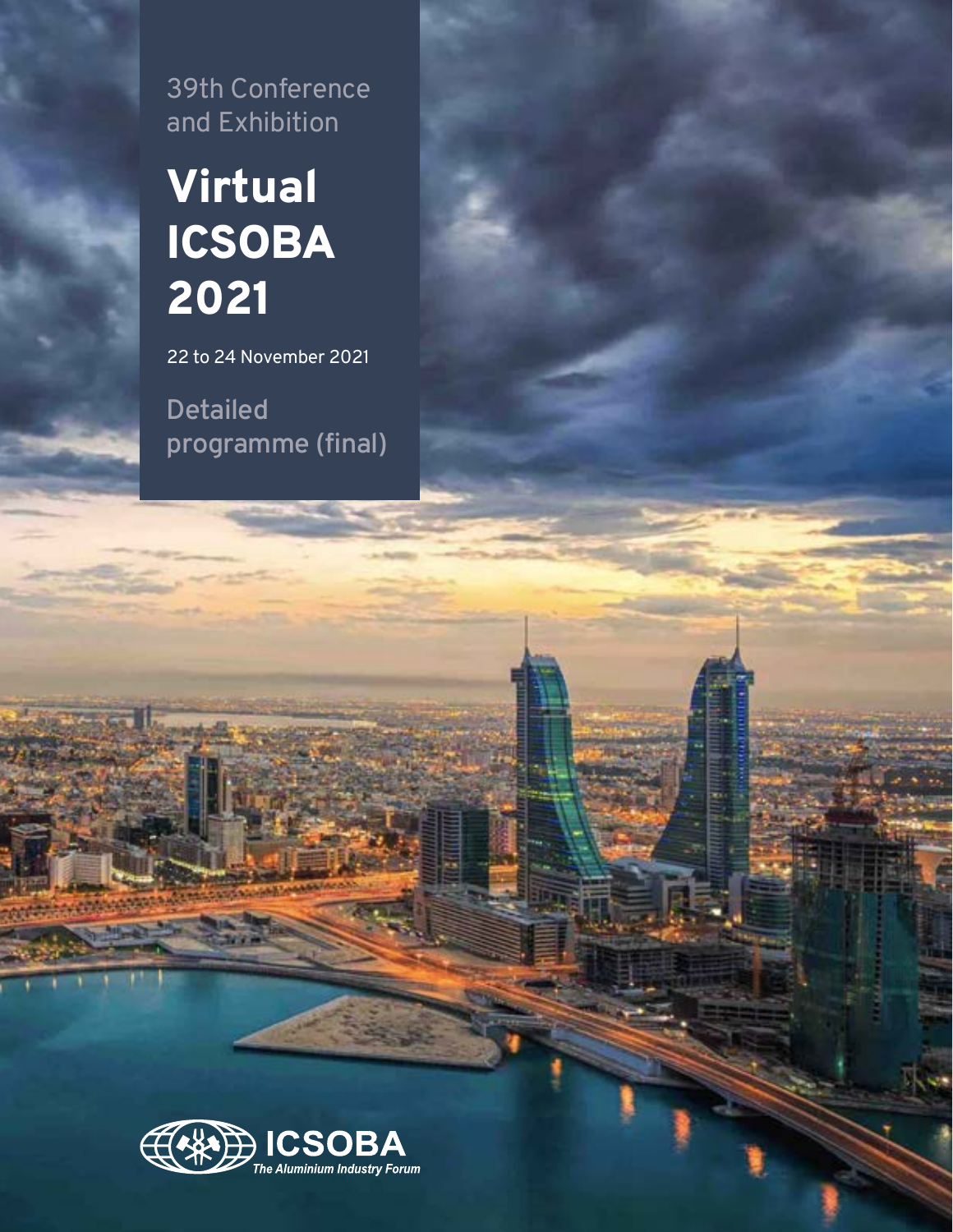### **TIME GUIDE**

|              | <b>LOCAL TIME</b> |                |       |       |                           |                         |        |           |                              |
|--------------|-------------------|----------------|-------|-------|---------------------------|-------------------------|--------|-----------|------------------------------|
|              | <b>Brisbane</b>   | <b>Beijing</b> | India | Dubai | Bahrain,<br><b>Moscow</b> | Paris,<br><b>Berlin</b> | London | Sao Paulo | Montreal,<br><b>New York</b> |
|              | 15:00             | 13:00          | 10:30 | 9:00  | 8:00                      | 6:00                    | 5:00   | 2:00      | 0:00                         |
| Pre-break    | 16:00             | 14:00          | 11:30 | 10:00 | 9:00                      | 7:00                    | 6:00   | 3:00      | 1:00                         |
| <b>Start</b> | 16:00             | 14:00          | 11:30 | 10:00 | 9:00                      | 7:00                    | 6:00   | 3:00      | 1:00                         |
| End          | 16:30             | 14:30          | 12:00 | 10:30 | 9:30                      | 7:30                    | 6:30   | 3:30      | 1:30                         |
| <b>Start</b> | 16:30             | 14:30          | 12:00 | 10:30 | 9:30                      | 7:30                    | 6:30   | 3:30      | 1:30                         |
| End          | 18:00             | 16:00          | 13:30 | 12:00 | 11:00                     | 9:00                    | 8:00   | 5:00      | 3:00                         |
| <b>Start</b> | 18:00             | 16:00          | 13:30 | 12:00 | 11:00                     | 9:00                    | 8:00   | 5:00      | 3:00                         |
| End          | 19:30             | 17:30          | 15:00 | 13:30 | 12:30                     | 10:30                   | 9:30   | 6:30      | 4:30                         |
|              | 19:30             | 17:30          | 15:00 | 13:30 | 12:30                     | 10:30                   | 9:30   | 6:30      | 4:30                         |
| <b>Break</b> | 21:00             | 19:00          | 16:30 | 15:00 | 14:00                     | 12:00                   | 11:00  | 8:00      | 6:00                         |
| <b>Start</b> | 21:00             | 19:00          | 16:30 | 15:00 | 14:00                     | 12:00                   | 11:00  | 8:00      | 6:00                         |
| End          | 21:30             | 19:30          | 17:00 | 15:30 | 14:30                     | 12:30                   | 11:30  | 8:30      | 6:30                         |
| <b>Start</b> | 21:30             | 19:30          | 17:00 | 15:30 | 14:30                     | 12:30                   | 11:30  | 8:30      | 6:30                         |
| End          | 22:00             | 20:00          | 17:30 | 16:00 | 15:00                     | 13:00                   | 12:00  | 9:00      | 7:00                         |
| <b>Start</b> | 22:00             | 20:00          | 17:30 | 16:00 | 15:00                     | 13:00                   | 12:00  | 9:00      | 7:00                         |
| End          | 23:30             | 21:30          | 19:00 | 17:30 | 16:30                     | 14:30                   | 13:30  | 10:30     | 8:30                         |
| <b>Start</b> | 23:45             | 21:45          | 19:15 | 17:45 | 16:45                     | 14:45                   | 13:45  | 10:45     | 8:45                         |
| End          | 1:15              | 23:15          | 20:45 | 19:15 | 18:15                     | 16:15                   | 15:15  | 12:15     | 10:15                        |
| <b>Start</b> | 1:15              | 23:15          | 20:45 | 19:15 | 18:15                     | 16:15                   | 15:15  | 12:15     | 10:15                        |
| End          | 2:45              | 0:45           | 22:15 | 20:45 | 19:45                     | 17:45                   | 16:45  | 13:45     | 11:45                        |
|              | 2:45              | 0:45           | 22:15 | 20:45 | 19:45                     | 17:45                   | 16:45  | 13:45     | 11:45                        |
| Post-break   | 3:45              | 1:45           | 23:15 | 21:45 | 20:45                     | 18:45                   | 17:45  | 14:45     | 12:45                        |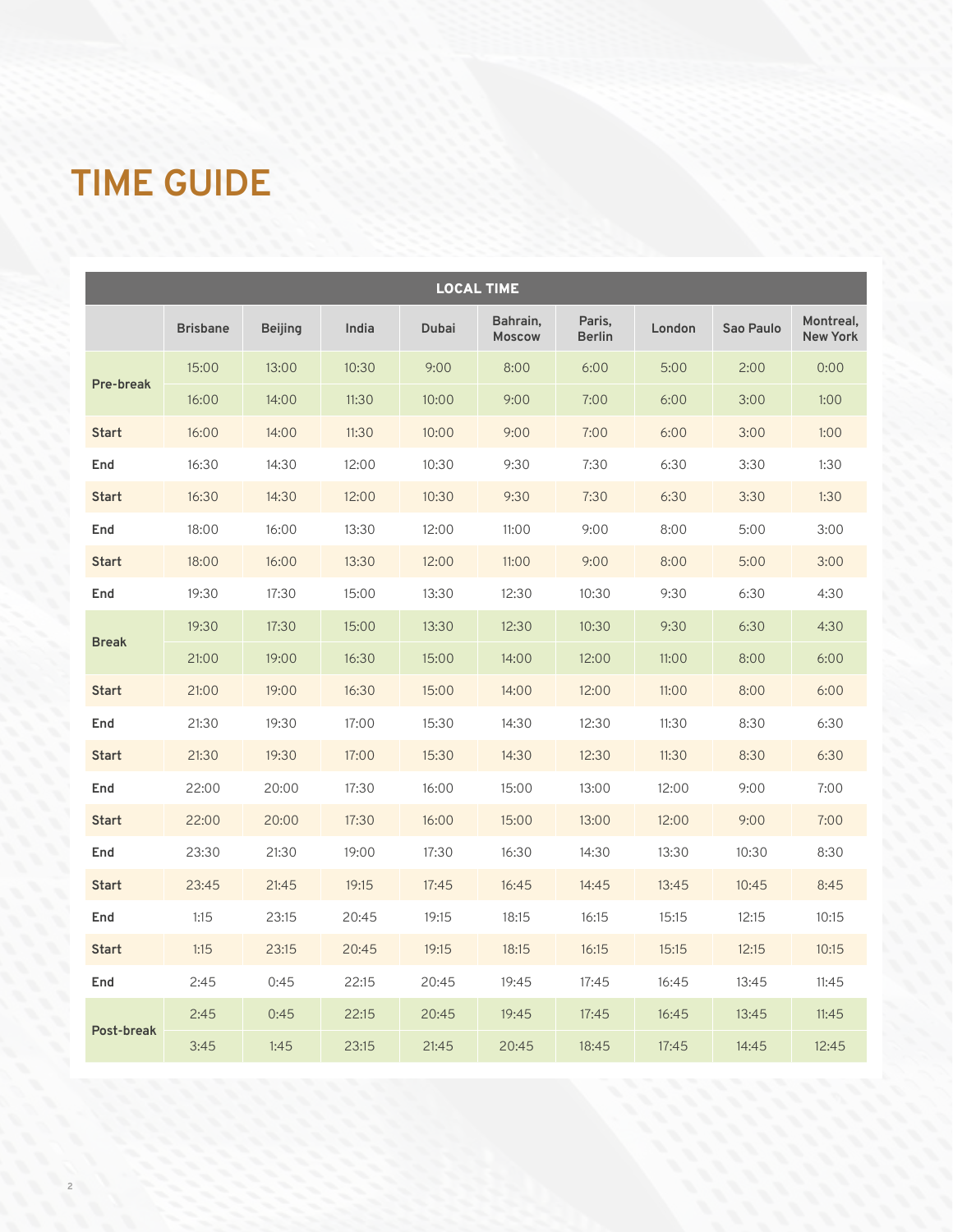### **PROGRAMME AT A GLANCE**

|              | <b>Bahrain</b> | DAY <sub>1</sub><br>Monday 22nd November |                                   | DAY <sub>2</sub>                     | <b>Tuesday 23rd November</b>       | DAY <sub>3</sub><br>Wednesday 24th November |                                   |
|--------------|----------------|------------------------------------------|-----------------------------------|--------------------------------------|------------------------------------|---------------------------------------------|-----------------------------------|
| time         |                | <b>Stream Bauxite</b><br>and Alumina     | Stream<br>Aluminium<br>and Carbon | <b>Stream Bauxite</b><br>and Alumina | Stream<br>Aluminium<br>and Carbon  | <b>Stream Bauxite</b><br>and Alumina        | Stream<br>Aluminium<br>and Carbon |
| Pre-         | 8:00           |                                          |                                   |                                      |                                    |                                             |                                   |
| break        | 9:00           |                                          |                                   |                                      |                                    |                                             |                                   |
| <b>Start</b> | 9:00           | Conference introduction                  |                                   |                                      |                                    |                                             |                                   |
| End          | 9:30           | Host Sponsor presentation                |                                   |                                      |                                    |                                             |                                   |
| <b>Start</b> | 9:30           | <b>Technical session</b>                 | <b>Technical session</b>          | <b>Technical session</b>             | <b>Technical session</b>           | <b>Technical session</b>                    | <b>Technical session</b>          |
| End          | 11:00          | B&A-01                                   | AI&C-01                           | B&A-05                               | AI&C-05                            | B&A-09                                      | AI&C-09                           |
| <b>Start</b> | 11:00          | <b>Technical session</b>                 | <b>Technical session</b>          | <b>Technical session</b>             | <b>Technical session</b>           | <b>Technical session</b>                    | <b>Technical session</b>          |
| End          | 12:30          | <b>B&amp;A-02</b>                        | AI&C-02                           | <b>B&amp;A-06</b>                    | AI&C-06                            | <b>B&amp;A-10</b>                           | AI&C-10                           |
| <b>Break</b> | 12:30          |                                          |                                   |                                      |                                    | <b>B&amp;A Best Paper</b>                   |                                   |
|              | 14:00          |                                          |                                   |                                      |                                    |                                             |                                   |
| <b>Start</b> | 14:00          |                                          |                                   | <b>EGA AI-Taweelah Refinery</b>      |                                    | Alba Smelter Virtual Tour                   |                                   |
| End          | 14:30          |                                          |                                   | <b>Virtual Tour</b>                  |                                    |                                             |                                   |
| <b>Start</b> | 14:30          | Conference introduction                  |                                   |                                      | Panel discussion: Strategic Supply |                                             |                                   |
| End          | 15:00          | Host Sponsor presentation                |                                   | of Alumina, post covid-19 era        |                                    | Keynotes session C                          |                                   |
| <b>Start</b> | 15:00          | Keynotes session A                       |                                   | Keynotes session B                   |                                    |                                             |                                   |
| End          | 16:30          |                                          |                                   |                                      |                                    |                                             |                                   |
| <b>Start</b> | 16:45          | <b>Technical session</b>                 | <b>Technical session</b>          | <b>Technical session</b>             | <b>Technical session</b>           |                                             | <b>Technical session</b>          |
| End          | 18:15          | <b>B&amp;A-03</b>                        | AI&C-03                           | <b>B&amp;A-07</b>                    | AI&C-07                            |                                             | AI&C-11                           |
| <b>Start</b> | 18:15          | <b>Technical session</b>                 | <b>Technical session</b>          | <b>Technical session</b>             | <b>Technical session</b>           |                                             | <b>Technical session</b>          |
| End          | 19:45          | <b>B&amp;A-04</b>                        | AI&C-04                           | <b>B&amp;A-08</b>                    | AI&C-08                            |                                             | AI&C-12                           |
| Post-        | 19:45          |                                          |                                   |                                      |                                    |                                             | <b>B&amp;A Best Paper</b>         |
| break        | 20:45          |                                          |                                   |                                      |                                    |                                             |                                   |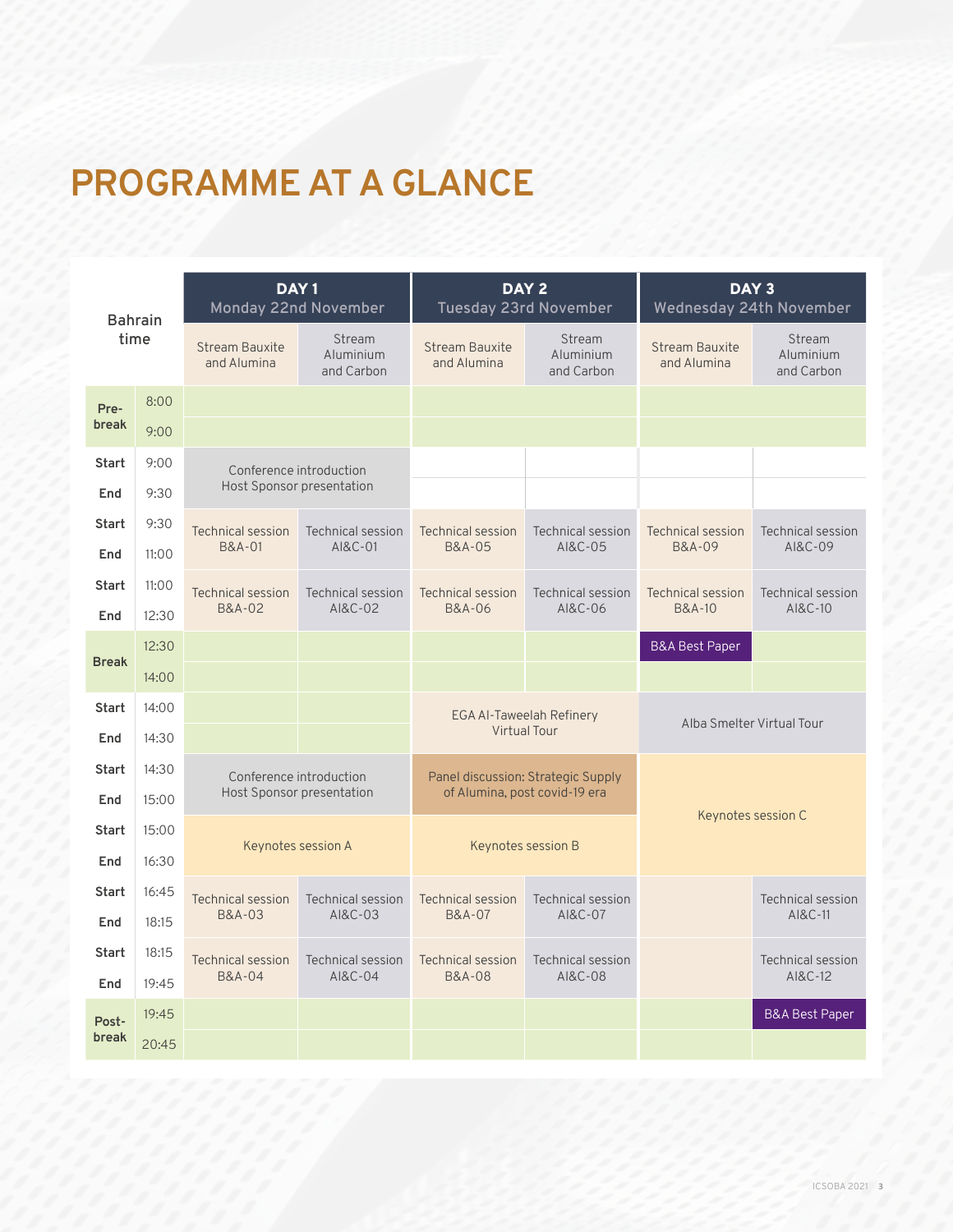### **PANEL & PLANT VISIT**

**4**

|                   |                                   | EGA AL-TAWEELHA REFINERY VIRTUAL TOUR                                                             |                                 |
|-------------------|-----------------------------------|---------------------------------------------------------------------------------------------------|---------------------------------|
| DAY <sub>2</sub>  |                                   | Mr Jörg Ruster - Refinery Director - Technical                                                    | Emirates Global Aluminium (EGA) |
|                   | $14:00 - 14:30$<br>(Bahrain time) | Mr Markus Graefe - Manager Bauxite Residue R&D Agronomy,<br>EGA Technology Development & Transfer | Emirates Global Aluminium (EGA) |
|                   | Moderator                         | Dr Andrey Panov                                                                                   | <b>ICSOBA</b>                   |
|                   |                                   |                                                                                                   |                                 |
|                   |                                   | PANEL DISCUSSION: STRATEGIC SUPPLY OF ALUMINA, POST COVID-19 ERA                                  |                                 |
|                   |                                   | Mr. Mohammed Khalid Juma, Manager of Strategic Supply & Planning                                  | Aluminium Bahrain (ALBA)        |
| $\mathbf{\Omega}$ | $14:30 - 15:00$<br>(Bahrain time) | Mr Jason Moodley, Supply Chain Manager                                                            | Sohar Aluminium                 |
| <b>NAO</b>        |                                   | Mrs. Hind Al Ali, Senior Manager - Alumina Procurement                                            | Emirates Global Aluminium (EGA) |
|                   |                                   | Mr Uday Patel, Senior Reasearch Manager Global Aluminium Markets                                  | Wood Mackensie                  |
|                   | Moderator                         | Dr Claude H. Vanvoren                                                                             | <b>ICSOBA</b>                   |
|                   |                                   |                                                                                                   |                                 |
|                   |                                   | <b>ALBA SMELTER VIRTUAL TOUR</b>                                                                  |                                 |
|                   |                                   | Mr Vasantha Kumar - Superintendent Process Control                                                | Aluminium Bahrain (ALBA)        |
| က                 | $14:00 - 14:30$                   | Mr Hamad Salman – Superintendent Reduction Line 6                                                 | Aluminium Bahrain (ALBA)        |
| <b>NAO</b>        | (Bahrain time)                    | Mr Abdulla Al Baqali - Superintendent Mechanical Maintenance Carbon 3-4                           | Aluminium Bahrain (ALBA)        |
|                   |                                   | Mr Ahmed Shukri – Sr. Head of Events and Protocol                                                 | Aluminium Bahrain (ALBA)        |
|                   | Moderator                         | Dr Claude H. Vanvoren                                                                             | <b>ICSOBA</b>                   |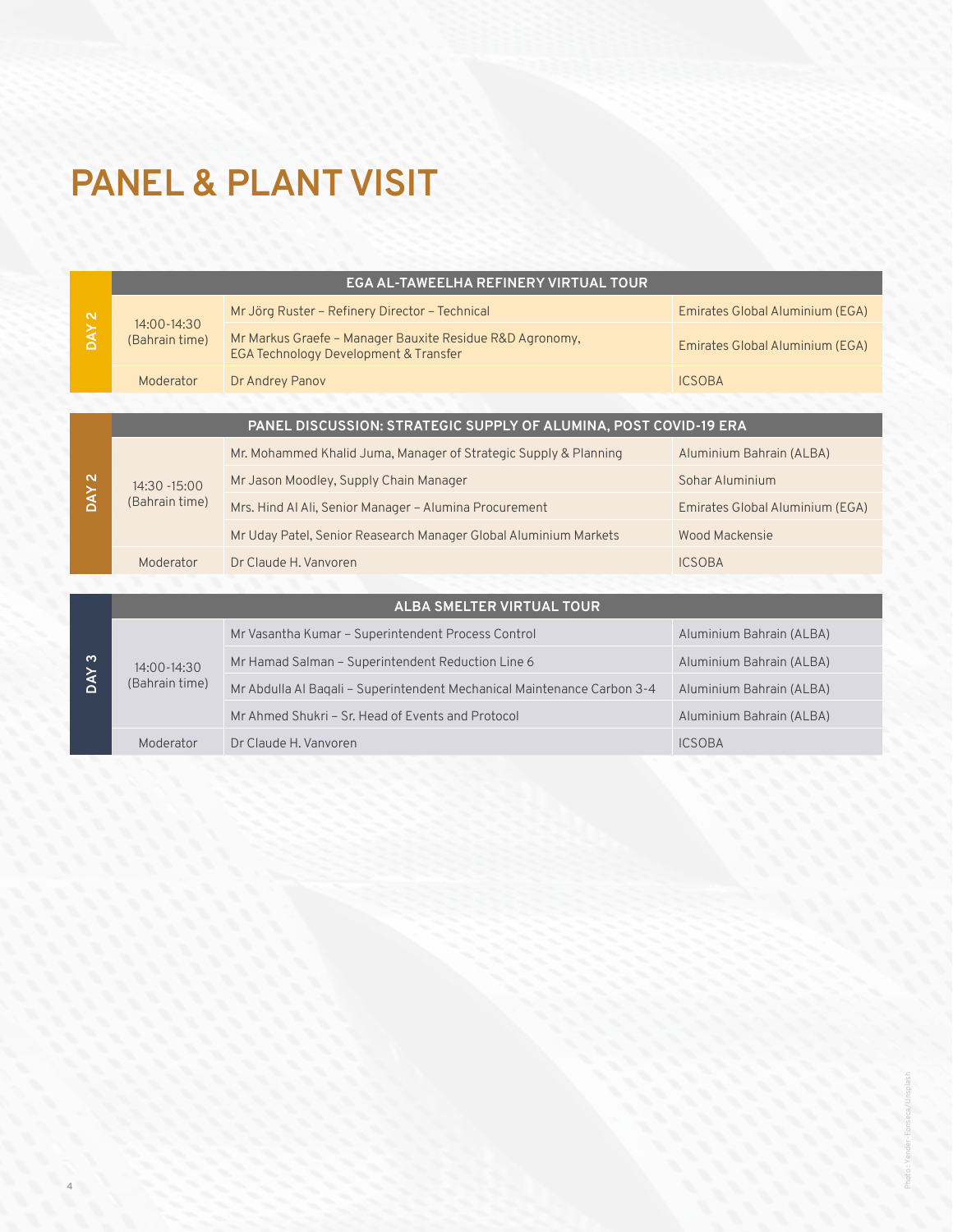### ICSOBA 2021

Start time is "Bahrain Time"

### **KEYNOTE SPEAKERS PROGRAM**

|        |                      |                  |                 | Session Chairs: Michel Reverdy and Claude H. Vanvoren                                                 |                |
|--------|----------------------|------------------|-----------------|-------------------------------------------------------------------------------------------------------|----------------|
| MONDAY | <b>Start</b><br>time | Code             | Speaker         | Title                                                                                                 | Affiliation    |
|        | 15:00                | KN <sub>01</sub> | Julian Kettle   | The Energy Transition and the Challenge of Supply Development                                         | Wood Mackenzie |
|        | 15:30                | KN <sub>02</sub> | Hans Erik Vatne | Moving to CO2-neutral alumina and aluminium production<br>at Norsk Hydro                              | Norsk Hydro    |
|        | 16:00                | KN <sub>03</sub> | Pascal Lavoie   | Alcoa's Advance Sustainably Strategy: The Alcoa Pathway<br>to Sustainability in the Aluminum Industry | Alcoa          |

|         |       |                  |                         | Session Chairs: Michel Reverdy and Houshang Alamdari                                                 |                                        |
|---------|-------|------------------|-------------------------|------------------------------------------------------------------------------------------------------|----------------------------------------|
| TUESDAY | 15:00 | KN <sub>04</sub> | Manasa Prasad<br>Mishra | Waste management in Aluminium Industry-key to Circular Economy                                       | National Aluminium<br>Company          |
|         | 15:30 | KN <sub>05</sub> | Souleymane<br>Traoré    | Environmental, Social and Governance Strategies Should Be Central<br>to African Mineral Value Chains | Compagnie<br>des Bauxites<br>de Guinée |
|         | 16:00 | KN <sub>06</sub> | Roland Héquet           | Large Scale Green Hydrogen Production to Help Decarbonizing<br>the Aluminium Sector                  | John Cockerill                         |

|            |       |                  |                | Session Chairs: Michel Reverdy and Houshang Alamdari                    |                                      |
|------------|-------|------------------|----------------|-------------------------------------------------------------------------|--------------------------------------|
|            | 14:30 | KN <sub>07</sub> | Paul Adkins    | Green Aluminium and China                                               | AZ China                             |
| WENDNESDAY | 15:00 | KN08             | Pernelle Nunez | Sustainability in the Aluminium Industry - challenges and opportunities | International<br>Aluminium Institute |
|            | 15:30 | KN <sub>09</sub> | Uday Patel     | Aluminium Market Outlook: A tectonic shift or a temporary blip          | Wood Mackenzie                       |
|            | 16:00 | <b>KN10</b>      | Fiona Solomon  | ASI – Responsible Production, Sourcing and Stewardship of Aluminium     | Aluminium<br>Stewardship Initiative  |

#### **SPEAKERS**



Julian Kettle



Pascal Lavoie



Paul Adkins



Hans Erik Vatne Manasa



Pernelle Nunez



Prasad Mishra





Souleymane Traoré Roland Héquet



Uday Patel Fiona Solomon



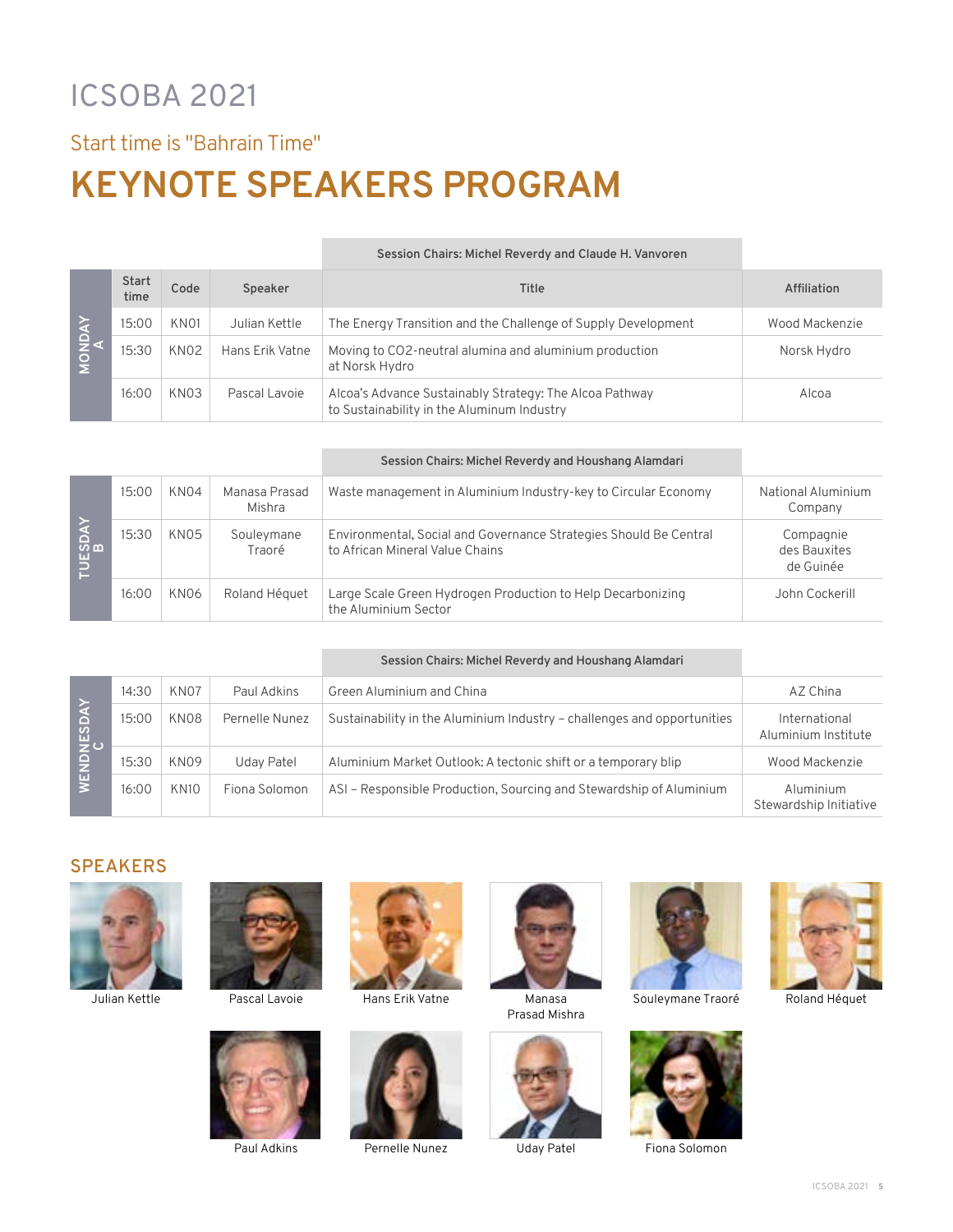### ICSOBA 2021

# **BAUXITE & ALUMINA STREAM** DAY 1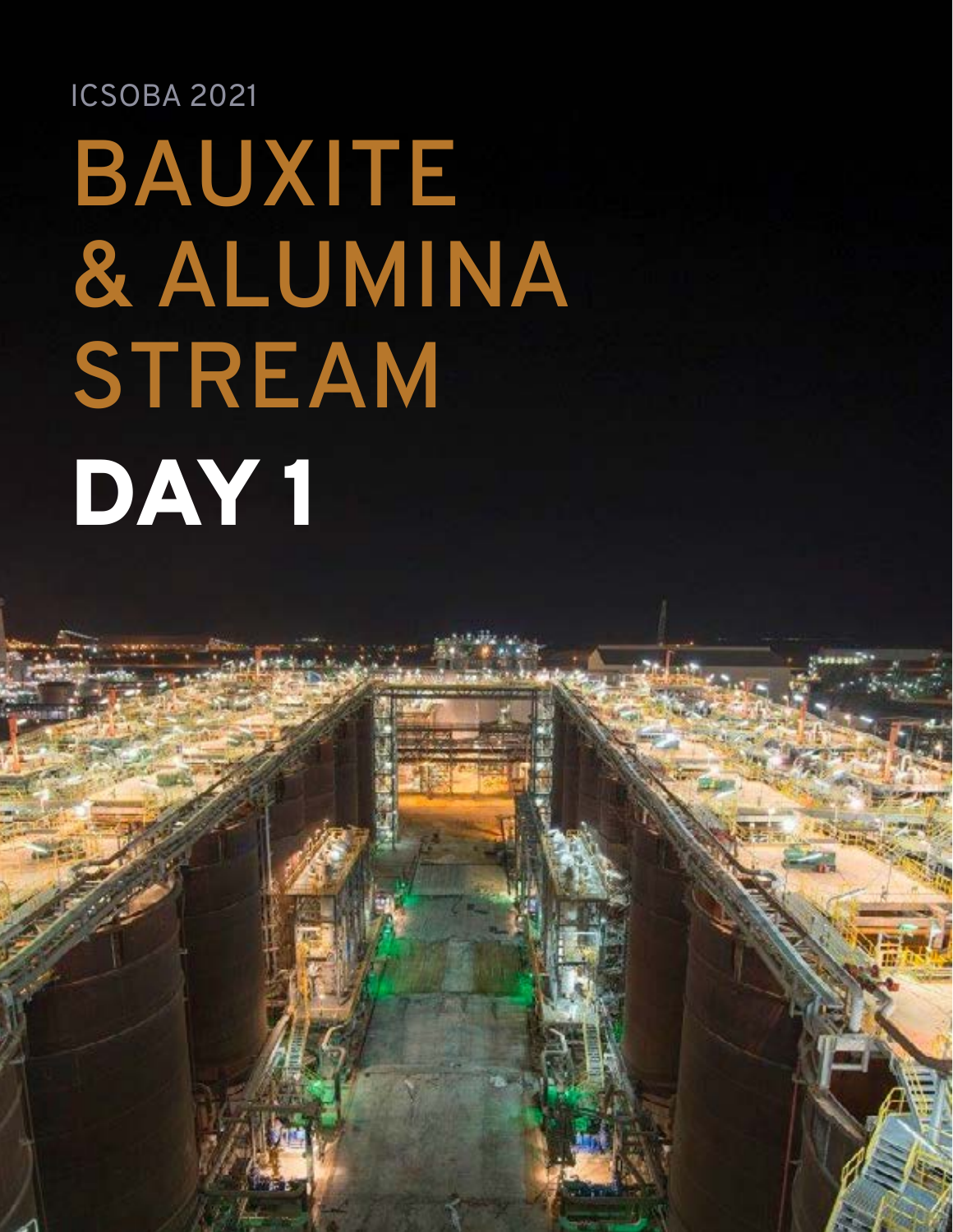#### **ICSOBA 2021 : Day 1, 22 November** – Start time is "Bahrain Time"

|               | Start time    | Code        | <b>Speaker</b>               | <b>Title</b>                                                                                                                                                                               | Affiliation                    |
|---------------|---------------|-------------|------------------------------|--------------------------------------------------------------------------------------------------------------------------------------------------------------------------------------------|--------------------------------|
|               | $9:00 - 9:30$ |             |                              | <b>Conference opening - Host Sponsor presentation</b>                                                                                                                                      | ICSOBA / Alba                  |
|               | 9:30          |             |                              | <b>Company Presentation</b>                                                                                                                                                                | <b>GEA</b>                     |
|               | 9:35          |             | <b>Steve Healy</b>           | Speaker's introduction by Session Chair                                                                                                                                                    |                                |
| (PROCESS)     | 9:40          | <b>BX01</b> | Sagar Pandit                 | Development of a Model For Optimization of Bauxite Sources to Achieve Operational<br>Excellence in Alumina Refinery                                                                        | Hindalco                       |
| ទុ            | 9:55          | AA01        | György {George}<br>Bánvölgyi | The ILTD Process and its Recent Developments: Significant Decrease of Production<br>cost, Sustainable Operation and Shift of Large Amount of Sub-economic Bauxite<br>Resources to Reserves | Ban-Volgy Ltd                  |
| $\alpha$<br>m | 10:10         | AA07        | <b>Dmitry Valeev</b>         | Extraction of AI and Rare Earth Elements from Boehmite-Kaolinite Bauxite<br>by Ammonium Bisulfate High-Pressure Leaching                                                                   | Russian Academy<br>of Sciences |
|               | 10:25         | <b>BR16</b> | Laurent Poizat               | Improvement of Discharged Water Quality by Alteo Gardanne                                                                                                                                  | ALTEO                          |
|               | 10:40         |             |                              | Q & A Session (chair: Steve Healy)                                                                                                                                                         |                                |

|                     | 11:00 |      |                       | <b>Company Presentation</b>                                                                                          | <b>SEFAR</b>                   |
|---------------------|-------|------|-----------------------|----------------------------------------------------------------------------------------------------------------------|--------------------------------|
|                     | 11:05 |      | Bijoy Satpathy        | Speaker's introduction by Session Chair                                                                              |                                |
| OCESS)<br><b>ER</b> | 11:10 | AA04 | Zhimin Yang           | Sintering process to produce alumina synergistic use of carbon residue produced<br>by aluminum electrolysis          | CHALCO                         |
|                     | 11:25 | AA05 | Kiran Bhor            | Process and Design Optimization for Producing Low Soda Alumina                                                       | Hindalco                       |
| $-02$               | 11:40 | AA06 | Saravanan<br>Poomalai | Process for Preparing Pseudo-Boehmite from Aluminium Trihydrate                                                      | Hindalco                       |
| $B\overline{8}$     | 11:55 | AA09 | Dmitry Valeev         | Utilization of Reftinskaya GRES Coal Fly Ash by Ammonium Bisulfate High-Pressure<br>Leaching for Aluminum Extraction | Russian Academy<br>of Sciences |
|                     | 12:10 |      |                       | Q & A Session (chair: Bijoy Satpathy)                                                                                |                                |

| 14:30-15:00               |             |             |                    | <b>Conference opening - Host Sponsor presentation</b>                                                  | ICSOBA / Alba                        |
|---------------------------|-------------|-------------|--------------------|--------------------------------------------------------------------------------------------------------|--------------------------------------|
|                           | 15:00-16:30 |             |                    | <b>Keynote session A</b>                                                                               |                                      |
| ENVIRONMENT)              | 16:45       |             |                    | <b>Company Presentation</b>                                                                            | Jingjin<br>Environment<br>Protection |
|                           | 16:50       |             | <b>Frank Feret</b> | Speaker's introduction by Session Chair                                                                |                                      |
|                           | 16:55       | AA08        | Andrei Shoppert    | High alumina mullite concentrate obtaining from Reftinskaya TTP coal fly ash<br>by alkali desilication | Ural Federal<br>University           |
|                           | 17:10       | AA16        | Thiago Franco      | Volume Control at CBA's Alumina Refinery                                                               | CBA                                  |
|                           | 17:25       | AA18        | Thiago Franco      | Artificial Intelligence for Gibssite Crystallization Control at CBA                                    | <b>CBA</b>                           |
| 3&A-03 (PROCESS, DIGITAL, | 17:40       | <b>BR15</b> | Sean Dundon        | Aughinish Biodiversity                                                                                 | <b>RUSAL</b><br>Aughinish            |
|                           | 17:55       |             |                    | Q & A Session (chair: Frank Feret)                                                                     |                                      |
|                           |             |             |                    |                                                                                                        |                                      |
|                           | 18:15       |             |                    | <b>Company Presentation</b>                                                                            | <b>GEA</b>                           |

|                | C131  |             |                         | Company Presentation                                                            | <b>GEA</b>   |
|----------------|-------|-------------|-------------------------|---------------------------------------------------------------------------------|--------------|
| PROCESS)       | 18:20 |             |                         | <b>Company Presentation</b>                                                     | <b>SEFAR</b> |
|                | 18:25 |             | Evandro Leao            | Speaker's introduction by Session Chair                                         |              |
|                | 18:30 | <b>AA17</b> | Abhishek Raj            | Leveraging Digital Technology in Utkal Alumina Expansion Project                | Hindalco     |
| <b>DIGITAL</b> | 18:45 | <b>BX02</b> | Camila Botarro<br>Moura | Using Decanter Centrifuge for Dewatering Bauxite Tailings                       | <b>CBA</b>   |
| Ş              | 19:00 | AA10        | Vinod Verma             | Study of Settling Behavior in High Rate Decanters                               | <b>NALCO</b> |
| B&A            | 19:10 | AA11        | Dmitriy Mayorov         | Implementation of Thickener Feedwells Upgraded Using CFD-PBM Method at UC RUSAL | RUSAL ETC    |
|                | 19:25 |             |                         | Q & A Session (chair: Evandro Leao)                                             |              |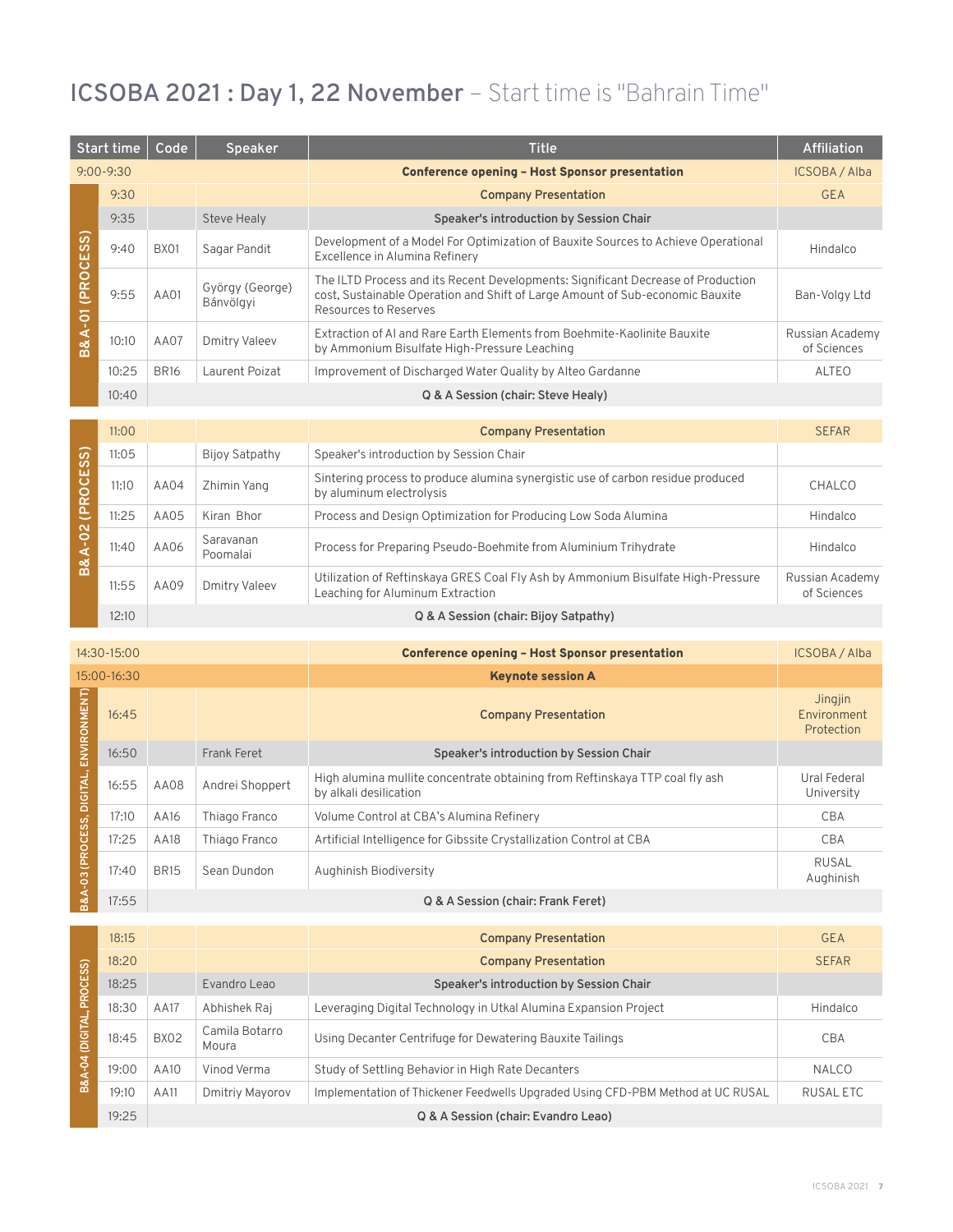ICSOBA 2021

**8**

# **ALUMINIUM & CARBON STREAM** DAY 1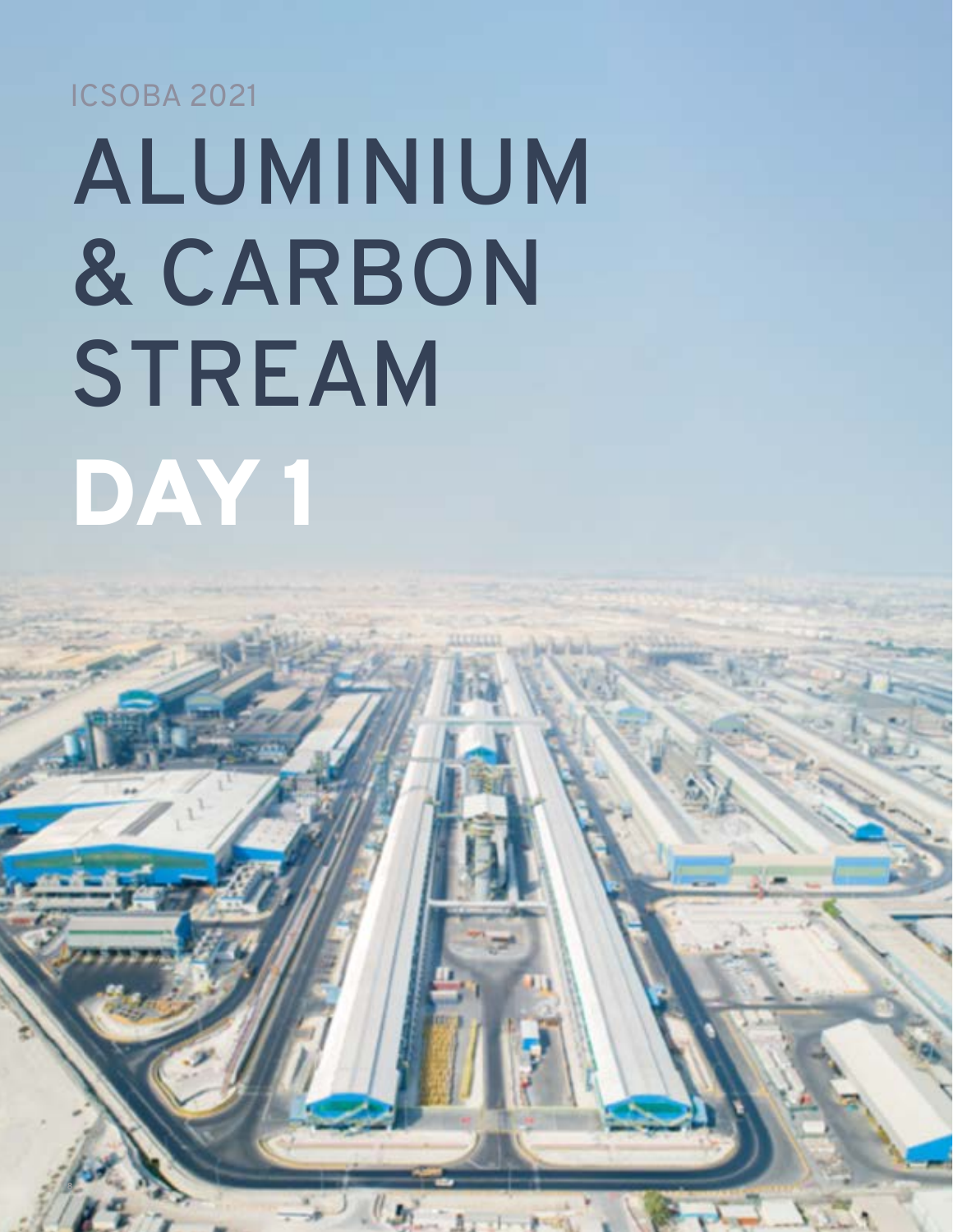#### **ICSOBA 2021 : Day 1, 22 November** – Start time is "Bahrain Time"

| Start time |               | Code             | <b>Speaker</b>      | <b>Title</b>                                                                                                 | Affiliation                  |
|------------|---------------|------------------|---------------------|--------------------------------------------------------------------------------------------------------------|------------------------------|
|            | $9:00 - 9:30$ |                  |                     | <b>Conference opening - Host Sponsor presentation</b>                                                        | <b>ICSOBA / Alba</b>         |
|            | 9:30          |                  |                     | <b>Company Presentation</b>                                                                                  | <b>Nalco</b>                 |
|            | 9:35          |                  | Vinko Potocnik      | Speaker's introduction by Session Chair                                                                      |                              |
|            | 9:40          | AL <sub>01</sub> | Mohamed<br>Edrabooh | The Roadmap of of AP-Alba to 400 kA                                                                          | Aluminium<br>Bahrain         |
| AL&CB-01   | 9:55          | ALO2             | Nadia Ahli          | Amperage Increase in DX+ Ultra Demonstration Cells at EGA Jebel Ali Smelter                                  | Emirates Global<br>Aluminium |
|            | 10:10         | AL <sub>03</sub> | Nicole Teeling      | The Study, Execution and Handover to Operations of a Smelter Potline Extension<br>at EGA AI Taweelah Smelter | Hatch                        |
|            | 10:25         | ALO4             | Viktor Buzunov      | Reduction of Energy Consumption at Khakassian Aluminum Smelter                                               | Rusal                        |
|            | 10:40         |                  |                     | Q & A Session (chair: Vinko Potocnik)                                                                        |                              |

|                          | 11:00 |                    | <b>Company Presentation</b>                                                                                                                                                           | Tokai Cobex                             |
|--------------------------|-------|--------------------|---------------------------------------------------------------------------------------------------------------------------------------------------------------------------------------|-----------------------------------------|
|                          | 11:05 | Kristian Einarsrud | Speaker's introduction by Session Chair                                                                                                                                               |                                         |
| $\mathbf{\Omega}$        | 11:10 | Marc Dupuis        | Review of the SAMI Retrofit Project in QTX Smelter in China                                                                                                                           | GeniSim Inc                             |
| $\overline{Q}$<br>AL&CB- | 11:25 | Dagoberto Severo   | Heat Exchanger Prototype for Alumina Preheating in Aluminium Reduction Cells                                                                                                          | CAETE<br>Engenharia Ltda                |
|                          | 11:40 | Marc Dupuis        | Two-Step Preheating of New Anodes with Anode Butts Wasted Heat                                                                                                                        | GeniSim Inc.                            |
|                          | 11:55 | Lukas Dion         | Experimental Study and Visualization of Thermal and Dissolution Flux Using Schlieren<br>Methods to Improve Understanding of the Kinetics of Alumina Dissolution in Cryolitic<br>Melts | Université<br>du Québec à<br>Chicoutimi |
|                          | 12:10 |                    | Q & A Session (chair: Kristian Einarsrud)                                                                                                                                             |                                         |

| 14:30-15:00 |       |                  |                              | <b>Conference opening - Host Sponsor presentation</b>                               | ICSOBA / Alba                            |
|-------------|-------|------------------|------------------------------|-------------------------------------------------------------------------------------|------------------------------------------|
| 15:00-16:30 |       |                  |                              | <b>Keynote session A</b>                                                            |                                          |
|             | 16:40 |                  |                              | <b>Company Presentation</b>                                                         | Trimet                                   |
|             | 16:45 |                  |                              | <b>Company Presentation</b>                                                         | Eqip                                     |
|             | 16:50 |                  | <b>BK Kakkar</b>             | Speaker's introduction by Session Chair                                             |                                          |
| AL&CB-03    | 16:55 | AL <sub>09</sub> | Mohd Abdulhadi<br>Alaisareen | Challenges of Anode Spikes in Aluminum Bahrain (ALBA)                               | Aluminium<br><b>Bahrain</b>              |
|             | 17:10 | AL10             | Matthias Dechent             | Carbon Dust Metrics for Cell and Plant Process Audits                               | Trimet                                   |
|             | 17:25 | AL <sub>11</sub> | Tushar Thorat                | Impact of Carbon Dust on Performance of Hall Héroult Cell: A Computational Analysis | Aditya Birla Science<br>and Technology   |
|             | 17:40 | AL12             | Bibhudatta<br>Mohanty        | Coating of Anodes to Reduce Air Oxidation                                           | Vedanta Aluminium<br>Limited, Jharsuguda |
|             | 17:55 |                  |                              | Q & A Session (chair: BK Kakkar)                                                    |                                          |

|                     | 18:15 |                  |                | <b>Company Presentation</b>                                              |                                         |
|---------------------|-------|------------------|----------------|--------------------------------------------------------------------------|-----------------------------------------|
| <b>AL&amp;CB-04</b> | 18:20 |                  | Vinko Potocnik | Speaker's introduction by Session Chair                                  |                                         |
|                     | 18:25 | AL13             | Martin Forté   | Ongoing Development of Aluminium Welding in Strong Magnetic Fields       | Rio Tinto<br>Aluminium                  |
|                     | 18:40 | AL <sub>14</sub> | Gael Lambert   | Welding Damaged Anode Risers and Damaged Busbar without Potline Outage   | Aluminium<br>Dunkerque                  |
|                     | 18:55 | <b>AL15</b>      | Jayson Tessier | Potlife and Pot Design Evolution at Alcoa Deschambault                   | Alcoa                                   |
|                     | 19:10 | AL16             | Pratap Sahu    | Pot Turnaround Time Reduction at Mahan Aluminium to Enhance Productivity | Hindalco Industries,<br>Mahan Aluminium |
|                     | 19:25 |                  |                | Q & A Session (chair: Vinko Potocnik)                                    |                                         |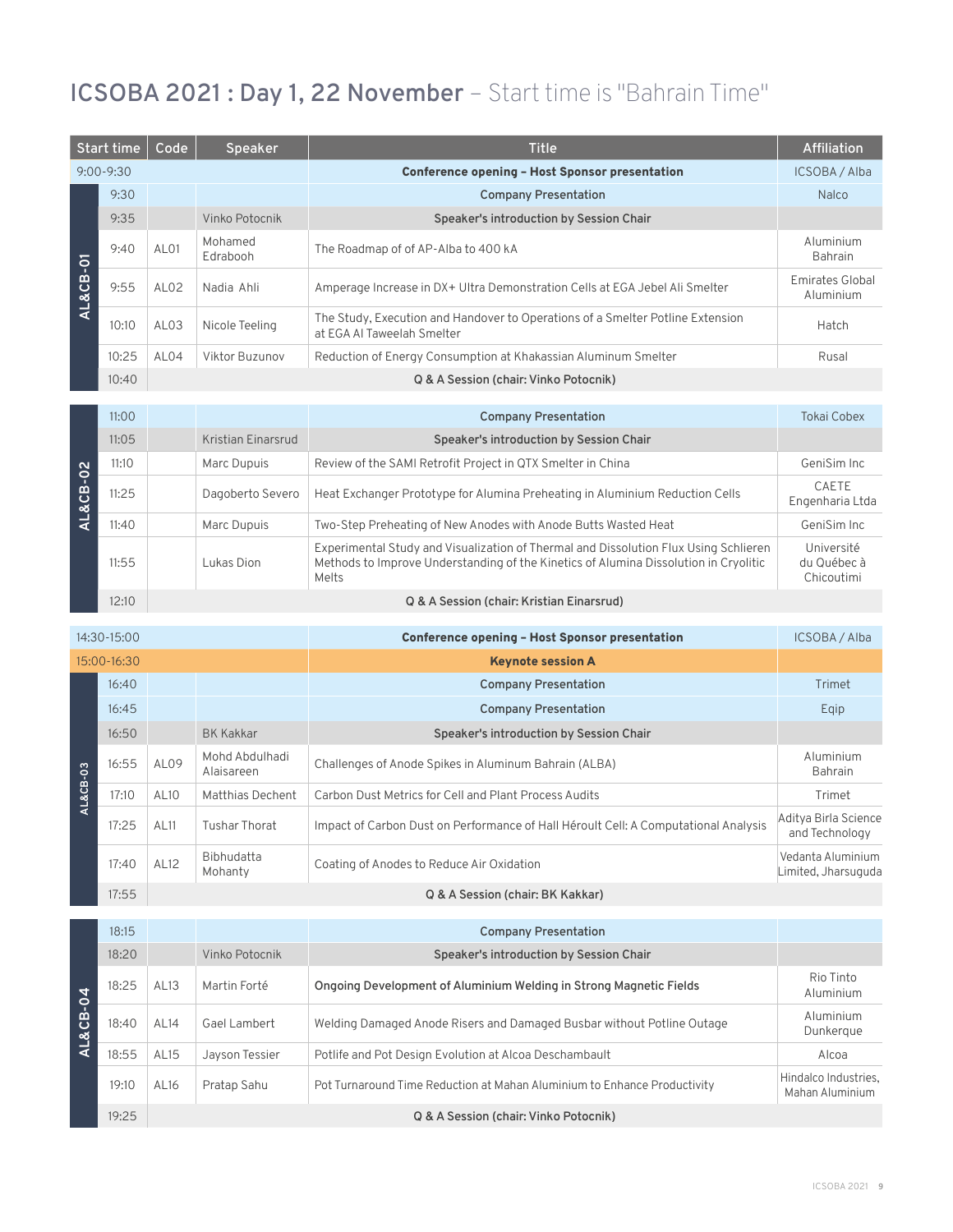## ICSOBA 2021 **BAUXITE & ALUMINA STREAM** DAY 2

TERRET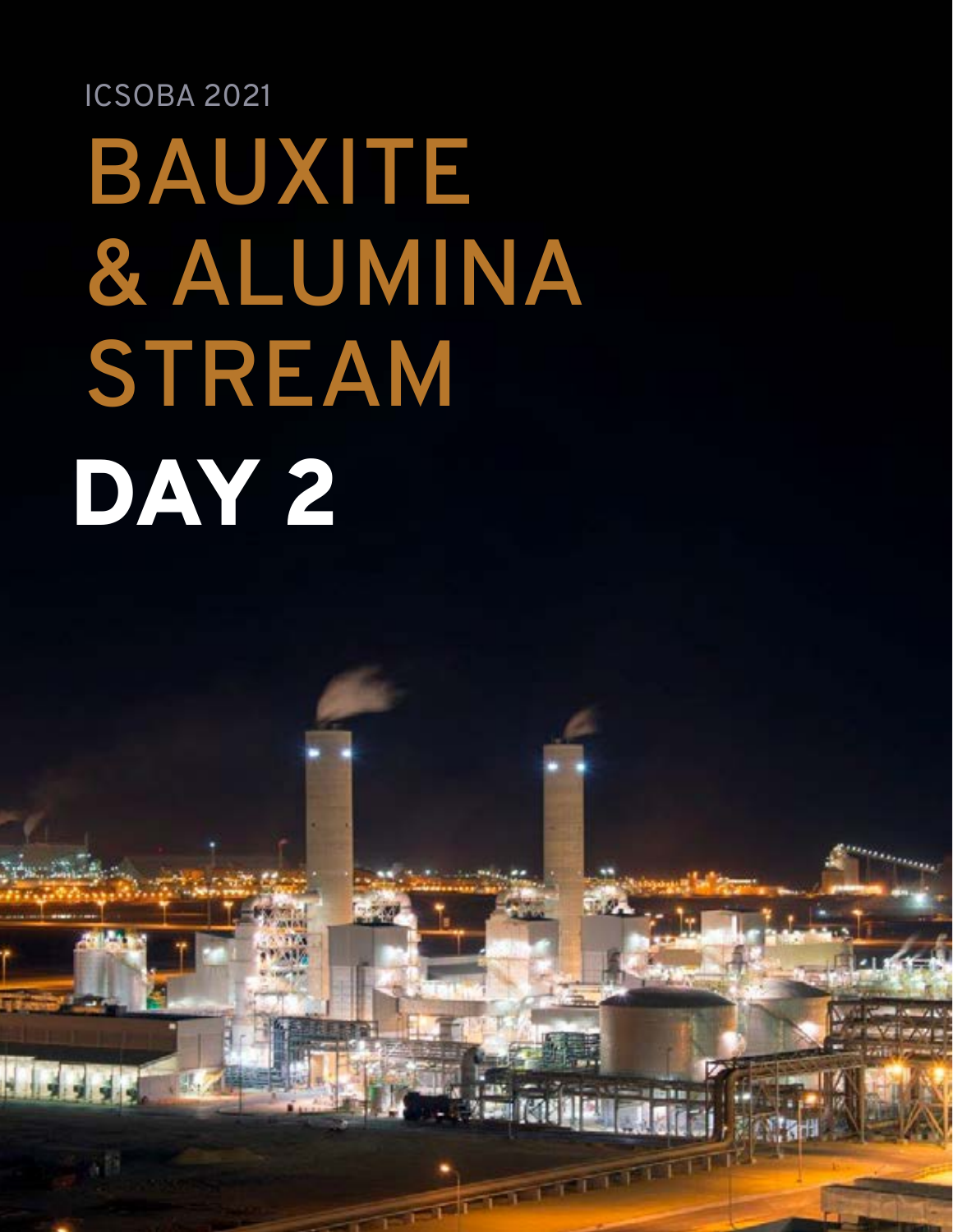#### **ICSOBA 2021 : Day 2, 23 November** – Start time is "Bahrain Time"

|                                                                    | Start time  | Code        | Speaker                       | <b>Title</b>                                                                                                                                                                     | Affiliation                                      |
|--------------------------------------------------------------------|-------------|-------------|-------------------------------|----------------------------------------------------------------------------------------------------------------------------------------------------------------------------------|--------------------------------------------------|
|                                                                    | 9:30        |             |                               | <b>Company Presentation</b>                                                                                                                                                      | Jingjin Environ-<br>ment Protection              |
|                                                                    | 9:35        |             | Stephan Beaulieu              | Speaker's introduction by Session Chair                                                                                                                                          |                                                  |
| RACTION)<br><b>PROCESSING</b>                                      | 9:40        | <b>BR09</b> | Efthymios<br><b>Balomenos</b> | Bauxite Residue reuse through combined operations: industrial pilot modules                                                                                                      | <b>MYTILINEOS</b>                                |
| Σ                                                                  | 9:55        | <b>BR10</b> | Chinmaya Sarangi              | Process for the Recovery of Alumina and Iron from Bauxite Residue                                                                                                                | <b>CSIR-IMMT</b>                                 |
| B&A-05 (BR I<br>FOR MATALS                                         | 10:10       | <b>BR11</b> | Efthymios<br><b>Balomenos</b> | Developing a -parallel to aluminium- value chain for Scandium and Al-Sc alloy<br>production. Pilot scale results under the SCALE project                                         | <b>MYTILINEOS</b>                                |
|                                                                    | 10:25       | <b>BR12</b> | Aleksandr Suss                | A Novel Process of Heap Leaching Extraction of Sc, Zr, Ti, Al, Na from Bauxite Residue<br>with Carbon Footprint Reduction                                                        | <b>RUSALETC</b>                                  |
|                                                                    | 10:40       |             |                               | Q & A Session (chair: Stephan Beaulieu)                                                                                                                                          |                                                  |
|                                                                    | 11:00       |             |                               | <b>Company Presentation</b>                                                                                                                                                      | <b>GEA</b>                                       |
|                                                                    | 11:05       |             | Georgy Banvolgyi              | Speaker's introduction by Session Chair                                                                                                                                          |                                                  |
| ERIALS)<br>CEMENT                                                  | 11:10       | <b>BR01</b> | Pradip Kumar<br>Banerjee      | 100 % Utilisation of Bauxite Residue in Cement Plants - Hindalco Experience                                                                                                      | Hindalco                                         |
| P                                                                  | 11:25       | BR03        | Arne Peys                     | Calcination of bauxite residue with kaolinite to enhance its performance<br>as supplementary cementitious material                                                               | <b>VITO</b>                                      |
| <b>AND BUILDING</b><br>(BR<br>B&A-06                               | 11:40       | BR07        | <b>Michiel Giels</b>          | Transforming bauxite residue into an alternative cement. The vitrification route,<br>a scalable solution?                                                                        | <b>KU Leuven</b>                                 |
|                                                                    | 11:55       | <b>BR14</b> | Meerambika<br>Behera          | Preparation of nanocrystalline TiO2-coated Bauxite residue and investigation<br>of its photocatalytic activity                                                                   | Kalinga Institute<br>of Industrial<br>Technology |
|                                                                    | 12:10       |             |                               | Q & A Session (chair: Georgy Banvolgyi)                                                                                                                                          |                                                  |
|                                                                    | 14:00-14:30 |             |                               | <b>EGA AI-Taweelha Refinery Virtual Tour</b>                                                                                                                                     |                                                  |
|                                                                    | 14:30-15:00 |             |                               | Panel discussion: Strategic Supply of Alumina, post covid-19 era                                                                                                                 |                                                  |
|                                                                    | 15:00-16:30 |             |                               | <b>Keynote sessions B</b>                                                                                                                                                        |                                                  |
|                                                                    | 16:45       |             |                               | <b>Company Presentation</b>                                                                                                                                                      | <b>SEFAR</b>                                     |
|                                                                    | 16:50       |             | Patrick James                 | Speaker's introduction by Session Chair                                                                                                                                          |                                                  |
| <b>CEMENT</b>                                                      | 16:55       | BR05        | Luana da Silveira             | Effect of combination of fly ash and bauxite residue on the fresh and hardened state<br>properties of cement compositions                                                        | University<br>of São Paulo                       |
|                                                                    | 17:10       | <b>BR06</b> | Roberto Romano                | Impact of using bauxite residue in association with Portland cement during the flow<br>and hardening of suspensions                                                              | University<br>of São Paulo                       |
| <b>B&amp;A-O7 (BR</b><br>AND BUILDIN                               | 17:25       | BR08        | Rahul Roy                     | Prediction of the phase assemblage for low-CO2 emission ferrite-belite cements<br>prepared using bauxite residue                                                                 | <b>KU Leuven</b>                                 |
|                                                                    | 17:40       | <b>BR13</b> | Junwei Ma                     | Experimental Research on Preparation of Ultra-low-density Ceramsite Proppant with<br><b>Bauxite Waste Rock</b>                                                                   | CHALCO                                           |
|                                                                    | 17:55       |             |                               | Q & A Session (chair: Patrick James)                                                                                                                                             |                                                  |
|                                                                    | 18:15       |             |                               | <b>Company Presentation</b>                                                                                                                                                      |                                                  |
|                                                                    | 18:20       |             | <b>Thymis Balomenos</b>       | Speaker's introduction by Session Chair                                                                                                                                          |                                                  |
|                                                                    | 18:25       | BR02        | Roberto Romano                | Case study of a large-scale application for bauxite residue in the composition of pavers<br>block: evaluations of producing, building, and monitoring performance and durability | University<br>of São Paulo                       |
|                                                                    | 18:40       | BR04        | Marcio Barata                 | Bauxite by-products as mineral admixtures for Portland cements                                                                                                                   | Federal<br>University of Pará                    |
| <b>B&amp;A-08 (BR APPLICATOINS,<br/>BR STORAGE &amp; HANDLING)</b> | 18:55       | <b>BR17</b> | Lawrence<br>Anderman          | Methods for Measurement and Improvement of Bauxite Residue Rheological<br>Properties                                                                                             | Suez                                             |
|                                                                    | 19:10       | <b>BR18</b> | Adriano Lucheta               | Application of Citric, Ascorbic and Acetic Acids as Alternative Route to Bauxite Residue<br>pH Neutralization and its Effects in the Sodalite Mineral Phase                      | SENAI                                            |
|                                                                    | 19:25       |             |                               | Q & A Session (chair: Thymis Balomenos)                                                                                                                                          |                                                  |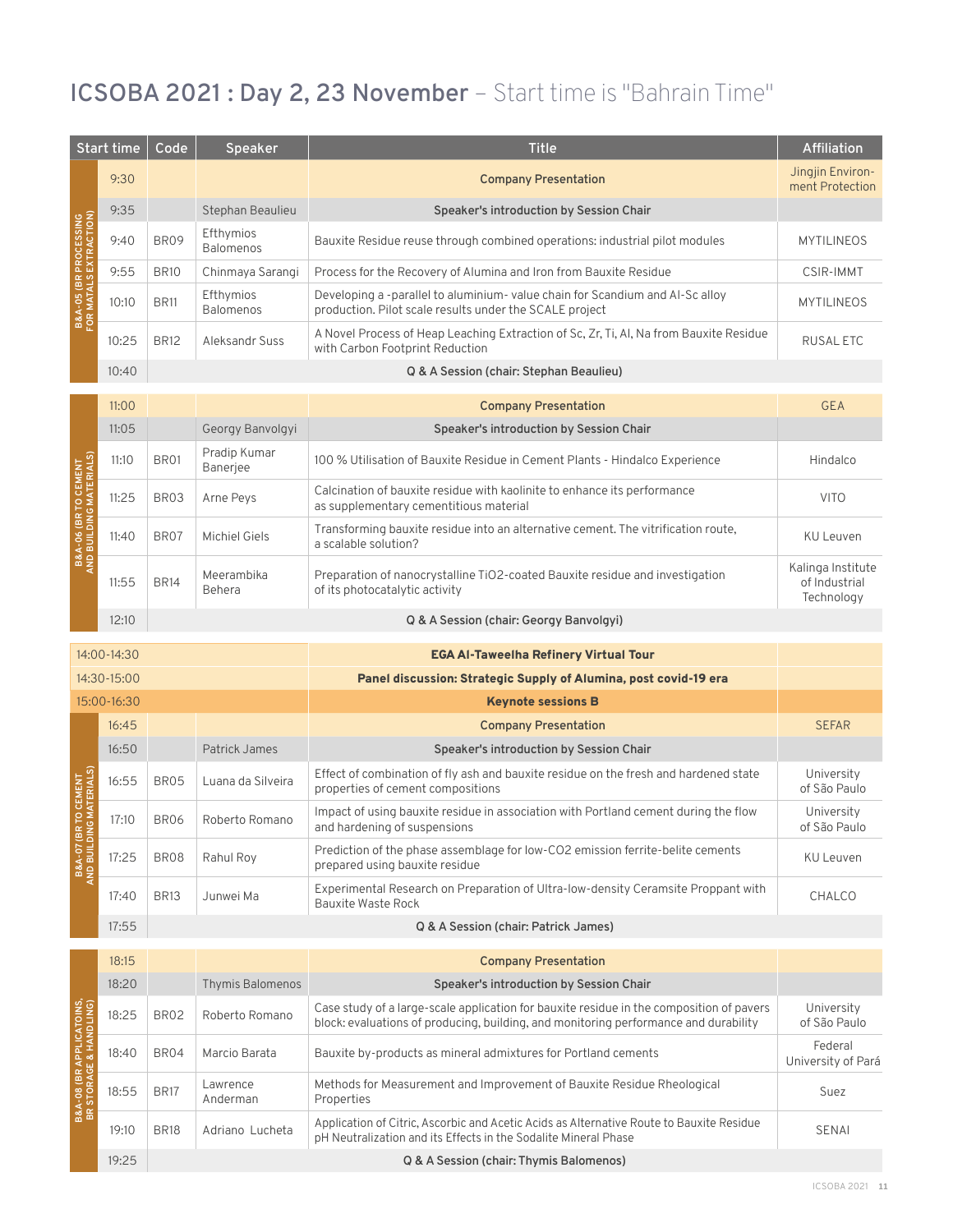## ICSOBA 2021 **ALUMINIUM & CARBON STREAM** DAY 2

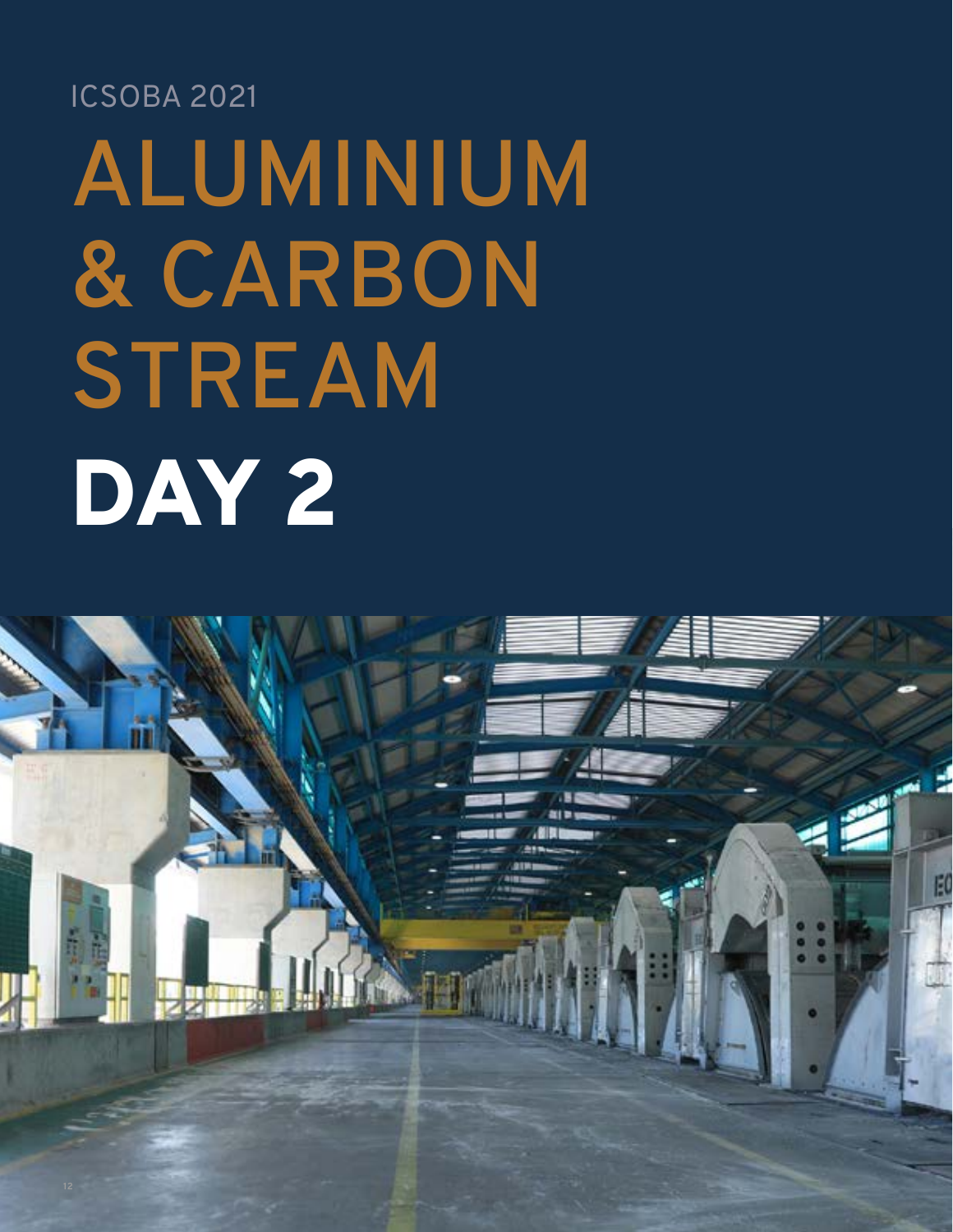#### **ICSOBA 2021 : Day 2, 23 November** – Start time is "Bahrain Time"

| Start time |       | Code             | <b>Speaker</b>               | <b>Title</b>                                                                                              | <b>Affiliation</b>                    |
|------------|-------|------------------|------------------------------|-----------------------------------------------------------------------------------------------------------|---------------------------------------|
|            | 9:30  |                  |                              | <b>Company Presentation</b>                                                                               | <b>Tokai Cobex</b>                    |
|            | 9:35  |                  | Vinko Potocnik               | Speaker's introduction by Session Chair                                                                   |                                       |
|            | 9:40  | AL17             | Markus Pfeffer               | A Novel Cathode Design Using Copper Collector Bars for High Amperage Technologies                         | <b>Tokai Cobex</b>                    |
| AL&CB-05   | 9:55  | AL18             | Abdalla Alzarooni            | Design and Performance of a Full Copper Collector Bar Pot at EGA                                          | <b>Emirates Global</b><br>Aluminium   |
|            | 10:10 | AL19             | Maryam Salem<br>Alkaabi      | Automation of Ramming Process for Aluminum Reduction Cell                                                 | United Arab<br>Emirates<br>University |
|            | 10:25 | AL20             | André-Felipe<br>Schneider    | A Thermoelectrical Approach for the Modelling of Different Ledge Regions<br>in Aluminum Reduction Cells   | Hatch                                 |
|            | 10:40 |                  |                              | Q & A Session (chair: Vinko Potocnik)                                                                     |                                       |
|            |       |                  |                              |                                                                                                           |                                       |
|            | 11:00 |                  |                              | <b>Company Presentation</b>                                                                               | Tokai Cobex                           |
|            | 11:05 |                  | Duygu Kocaefe                | Speaker's introduction by Session Chair                                                                   |                                       |
|            | 11:10 | CB <sub>01</sub> | Gøril Jahrsengene            | Production of Bio-Binders from Pyrolysis Condensates and its Interaction<br>with Calcined Petroleum Coke  | <b>SINTEF</b>                         |
| AL&CB-06   | 11:25 | CB <sub>02</sub> | Mohamad Reda<br>Berkdar      | Automated Monitoring of Deformed Anode Baking Furnace Pits Using<br>Autonomous Drones and Deep Learning   | Abu Dhabi<br>University               |
|            | 11:40 | CB <sub>03</sub> | Yvon Menard                  | Packing Material in Carbon Baking Furnaces                                                                | <b>Retired Process</b><br>Engineer    |
|            | 11:55 | CB04             | Alireza Sadeghi<br>Chahardeh | A Numerical Analysis of the Mechanical Behavior of Coke Aggregates<br>under Monotonic and Cyclic Loadings | REGAL                                 |
|            | 12:10 |                  |                              | Q&A Session (chair: Duygu Kocaefe)                                                                        |                                       |

| $14:00 - 14:30$       |       |                  |                      | <b>EGA AI-Taweelha Refinery Virtual Tou</b>                                                       | Trimet                        |
|-----------------------|-------|------------------|----------------------|---------------------------------------------------------------------------------------------------|-------------------------------|
| $14:30-15:00$         |       |                  |                      | Panel discussion: Strategic Supply of Alumina, post covid-19 era                                  |                               |
| 15:00-16:30           |       |                  |                      | <b>Keynote sessions B</b>                                                                         |                               |
|                       | 16:40 |                  |                      | <b>Company Presentation</b>                                                                       | Epig                          |
|                       | 16:45 |                  |                      | <b>Company Presentation</b>                                                                       | <b>ABC Flex</b>               |
|                       | 16:50 |                  | Gøril Jahrsengene    | Speaker's introduction by Session Chair                                                           |                               |
| $\overline{AL}\&CB-0$ | 16:55 | CB <sub>05</sub> | Solène Bache         | Water injection in the fluewalls of an Anode Baking Furnace to reduce Nitrogen<br>Oxide emissions | Rio Tinto                     |
|                       | 17:10 | CB <sub>06</sub> | Duygu Kocaefe        | Determination of the Pitch Level in Green Anode Using Image Analysis                              | <b>UQAC</b>                   |
|                       | 17:25 | CB <sub>07</sub> | Christophe<br>Bouche | The first Rhodax Green Anode Plant in China                                                       | Fives                         |
|                       | 17:40 | CB <sub>08</sub> | Binuta Patra         | Studies on influence of recycled butts on properties of prebaked anodes                           | National Aluminium<br>Company |
|                       | 17:55 |                  |                      | Q & A Session (chair: Gøril Jahrsengene)                                                          |                               |

|          | 18:15 |                  |                                 | <b>Company Presentation</b>                                                                                                        |                                              |
|----------|-------|------------------|---------------------------------|------------------------------------------------------------------------------------------------------------------------------------|----------------------------------------------|
| AL&CB-08 | 18:20 |                  | Yasar Kocaefe                   | Speaker's introduction by Session Chair                                                                                            |                                              |
|          | 18:25 | CB <sub>09</sub> | Sylvain Georgel                 | Automatic control in rodding shop: Feedback after two years of industrial operation                                                | Fives                                        |
|          | 18:40 | AL21             | Andrey Yurkov                   | Graphite Foil Barrier Material for Reduction Cells with Improved Service Temperature                                               | Moscow Lomonosov<br>State University         |
|          | 18:55 | AL22             | Claudiane Ouellet-<br>Plamondon | Valorization of Treated Spend Pot Lining Byproduct from the Primary Aluminum<br>Production as Supplementary Cementitious Materials | École de technologie<br>supérieure, Montréal |
|          | 19:10 | AL23             | Yiwen Zhou                      | Numerical Simulation of the Voltage Drop with Different Bubbles under the Anode                                                    | Zhengzhou<br>Institute of CHALCO             |
|          | 19:25 |                  |                                 | Q & A Session (chair: Yasar Kocaefe)                                                                                               |                                              |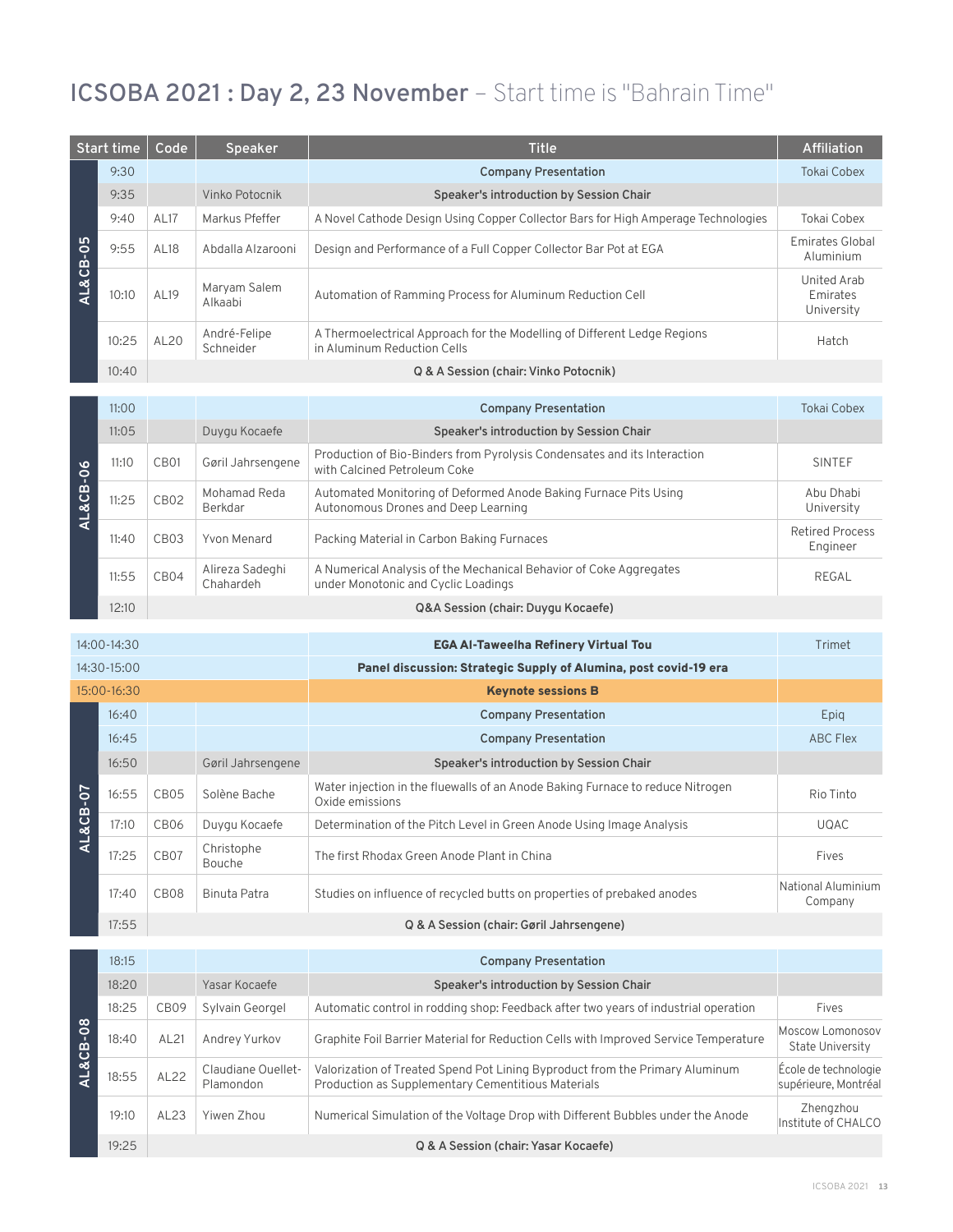## ICSOBA 2021 **BAUXITE & ALUMINA STREAM** DAY 3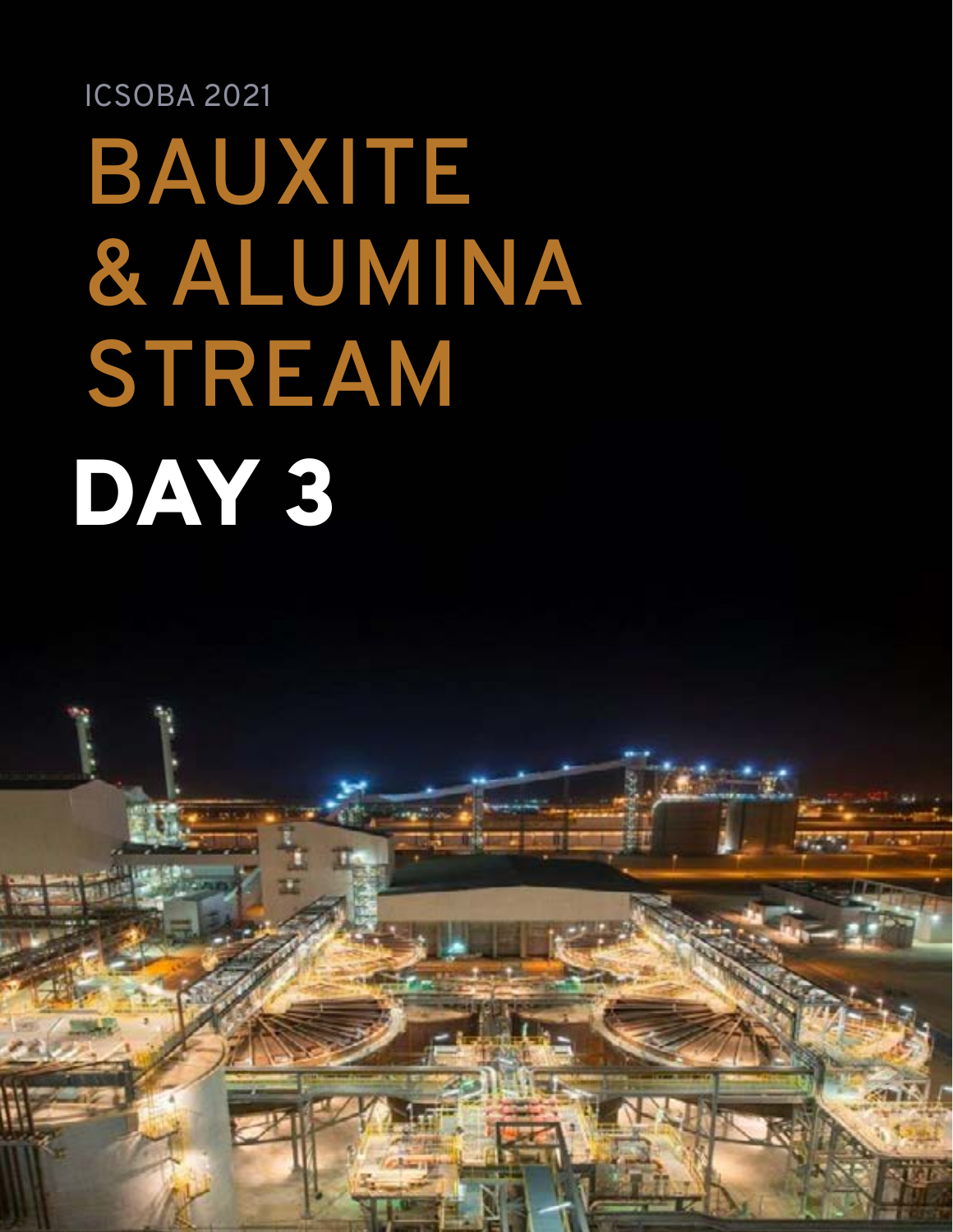#### **ICSOBA 2021 : Day 3, 24 November** – Start time is "Bahrain Time"

|                                 | Start time | Code | <b>Speaker</b>        | <b>Title</b>                                                                                                   | <b>Affiliation</b> |
|---------------------------------|------------|------|-----------------------|----------------------------------------------------------------------------------------------------------------|--------------------|
|                                 | 9:30       |      |                       | <b>Company Presentation</b>                                                                                    | <b>GEA</b>         |
|                                 | 9:35       |      | Monique Delaney       | Speaker's introduction by Session Chair                                                                        |                    |
| (EQUIPMENT)<br><b>B&amp;A-9</b> | 9:40       | AA12 | Rosalin Pradhan       | Productivity And Particle Strength improvement in Alumina precipitation circuit                                | Vedanta            |
|                                 | 9:55       | AA13 | <b>Thomas Baumann</b> | Hydrocyclones Productivity Impact in the Alumina Industry                                                      | AKW                |
|                                 | 10:10      | AA14 | Darwin Del Aquila     | Corrosion Performance of Superhex Exposed to Alumina Refinery Plant Conditions                                 | Aushex             |
|                                 | 10:25      | AA15 | Huimin Dai            | Development and Application of the Organic Carbon Detection Device of Sodium<br>Aluminate Solution             | Chalco             |
|                                 | 10:40      |      |                       | Q & A Session (chair: Monique Delaney)                                                                         |                    |
|                                 | 11:00      |      |                       | <b>Company Presentation</b>                                                                                    | <b>SEFAR</b>       |
| ENVIRONMENT)                    | 11:05      |      | Carlos Suarez         | Speaker's introduction by Session Chair                                                                        |                    |
|                                 | 11:10      | AA19 | Alessio Scarsella     | Green Alumina a Technological Roadmap                                                                          | Metso Outotec      |
|                                 | 11:25      | AA20 | Stephane Beaulieu     | The Transition to Low Carbon in Alumina Refining                                                               | Rusal Aughinish    |
| οð<br>B&A-10 (ENERGY            | 11:40      | AA21 | Steffen Haus          | Energy Optimization through a Metso: Outotec Process Control Optimizer<br>in Fluid Bed Alumina Calciner at CBA | Metso Outotec      |
|                                 | 11:55      | AA22 | Jock Armstrong        | A Fresh Water Free Refinery                                                                                    | Worley             |
|                                 | 12:10      |      |                       | Q & A Session (chair: Carlos Suarez)                                                                           |                    |
|                                 | 12:30      |      |                       | B&A Best paper award                                                                                           |                    |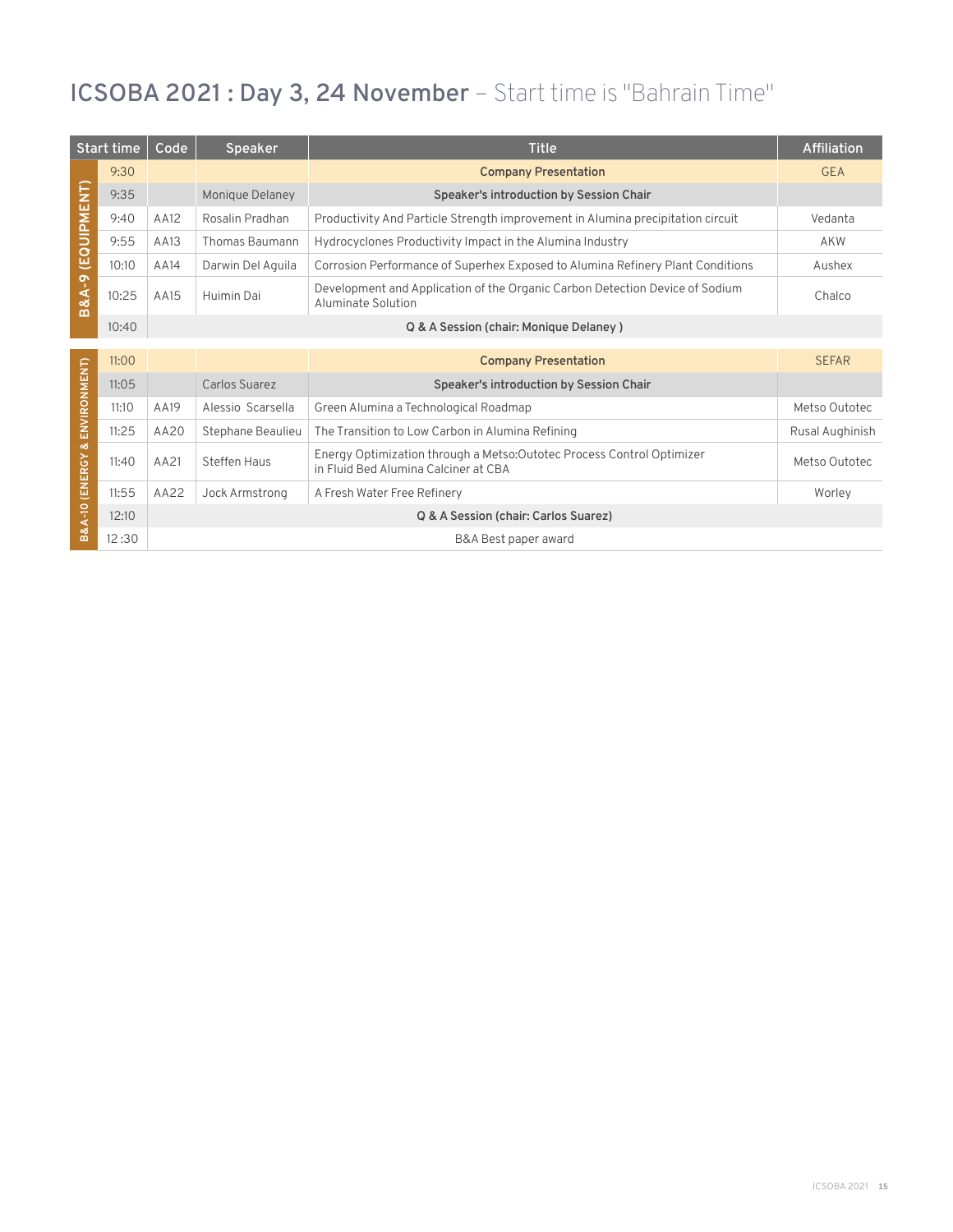## **ALUMINIUM & CARBON STREAM** ICSOBA 2021 DAY 3

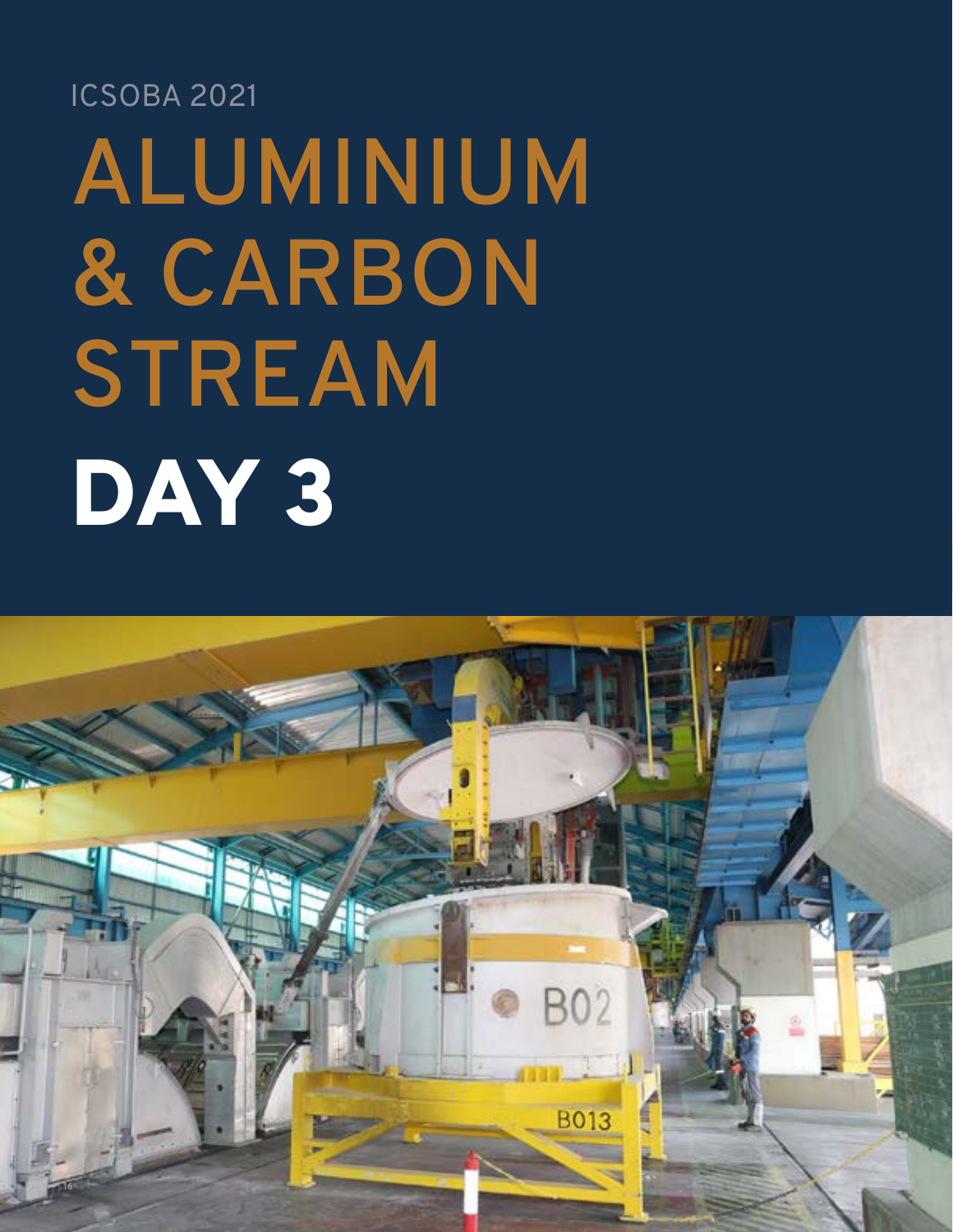#### **ICSOBA 2021 : Day 3, 24 November** – Start time is "Bahrain Time"

| <b>Start time</b> |             | Code        | Speaker                     | <b>Title</b>                                                                                                                 | Affiliation                               |
|-------------------|-------------|-------------|-----------------------------|------------------------------------------------------------------------------------------------------------------------------|-------------------------------------------|
|                   | 9:30        |             |                             | <b>Company Presentation</b>                                                                                                  | <b>ABC Flex</b>                           |
|                   | 9:35        |             | Vinko Potocnik              | Speaker's introduction by Session Chair                                                                                      |                                           |
|                   | 9:40        | AL24        | Pierre Marcellin            | Protection Against Open Circuit in ALPSYS Pot Control System                                                                 | Rio Tinto Alumin-<br>ium                  |
| AL&CB-09          | 9:55        | AL25        | Qing Wei                    | System Development and Application for Preventing the Explosion of Aluminum<br>Reduction Cell Bypass Shunts                  | Zhengzhou<br>Institute of<br>CHALCO       |
|                   | 10:10       | AL26        | Venkatannababu<br>Thalagani | Heat Dissipation Study in Hall-Héroult Cells During Power Outage                                                             | Aditya Birla<br>Science and<br>Technology |
|                   | 10:25       | <b>AL27</b> | Mykolas<br>Vainauskas       | Aluminium Sector Greenhouse Gas Emissions Over the Last Two Decades                                                          | International<br>Aluminium Institute      |
|                   | 10:40       |             |                             | Q & A Session (chair: Vinko Potocnik)                                                                                        |                                           |
|                   | 11:00       |             |                             | <b>Company Presentation</b>                                                                                                  | Epig                                      |
|                   | 11:05       |             | Michel Reverdy              | Speaker's introduction by Session Chair                                                                                      |                                           |
|                   | 11:10       | AL28        | Salah Al Hassan             | Towards Sustainable Zero Waste in Alba                                                                                       | Aluminium Bahrain                         |
| AL&CB-10          | 11:25       | AL29        | James Read                  | Excess Bath Material - Sustainable Solutions to an Environmental Liability                                                   | <b>Bathco</b>                             |
|                   | 11:40       | AL41        | Bijon Kumar Saha            | Right Time to Invest in India for Greenfield Aluminium Smelters                                                              | Engineers India<br>Limited                |
|                   | 11:55       | AL31        | Jan Paepcke                 | Challenging Tailormade Solutions, Implementing New Conveying Equipment<br>into Existing Systems                              | <b>Claudius Peters</b>                    |
|                   | 12:10       |             |                             | Q & A Session (chair: Michel Reverdy)                                                                                        |                                           |
|                   | 14:00-14:30 |             |                             | <b>Alba Smelter Virtual Tour</b>                                                                                             |                                           |
|                   | 14:30-16:30 |             |                             | <b>Keynote sessions C</b>                                                                                                    |                                           |
|                   | 16:40       |             |                             | <b>Company Presentation</b>                                                                                                  | Nalco                                     |
|                   | 16:45       |             |                             | <b>Company Presentation</b>                                                                                                  | <b>Tokai Cobex</b>                        |
|                   |             |             |                             |                                                                                                                              |                                           |
|                   | 16:50       |             | B.K. Kakkar                 | Speaker's introduction by Session Chair                                                                                      |                                           |
|                   | 16:55       | AL32        | Anders Sørhuus              | Pot Integrated ABART(PIA) Gas Treatment                                                                                      | REEL Group, Norway                        |
|                   | 17:10       | AL33        | Yasar Kocaefe               | CFD Modelling of Particle-Laden Gas Flow and Filtration Through a Porous Medium                                              | Université<br>du Québec à<br>Chicoutimi   |
| AL&CB-11          | 17:25       | AL34        | Tatiana Penkova             | Tools for Detecting Process Disruptions in Aluminium Production Based on Data<br>Mining Techniques                           | Rusal                                     |
|                   | 17:40       | AL35        | Bibhudatta<br>Mohanty       | Pot Abnormality Tracking System (PAT) For Critical Pot Detection                                                             | Vedanta Aluminium<br>Limited, Jharsuguda  |
|                   | 17:55       |             |                             | Q & A Session (chair: B.K. Kakkar)                                                                                           |                                           |
|                   | 18:15       |             |                             | <b>Company Presentation</b>                                                                                                  | <b>Tokai Cobex</b>                        |
|                   | 18:20       |             | André-Felipe<br>Schneider   | Speaker's introduction by Session Chair                                                                                      |                                           |
|                   | 18:25       | AL36        | Rajiv Kumar Yadav           | Analytics-Driven Control for Anode Effect Reduction in 85 kA Pot                                                             | Aditya Birla Group                        |
|                   | 18:40       | AL38        | Rauan Meirbekova            | Portable Elemental Analysis Device for Real-Time Chemical Analysis of Aluminium                                              | DT Equipment<br>Iceland                   |
| AL&CB-12          | 18:55       | AL39        | Berglind<br>Höskuldsdóttir  | Profitability Increase in Aluminium Smelter Potroom Using Real-Time Elemental<br>Analysis from Liquid Metal based on LP-LIBS | DT Equipment<br>Iceland                   |
|                   | 19:10       | AL40        | Mark Bumford                | Operational Advances in Melting/Holding Furnace with In-Furnace Cameras and Laser<br>Level Systems                           | <b>RIA</b>                                |
|                   | 19:25       |             |                             | Q & A Session (chair: André-Felipe Schneider)                                                                                |                                           |